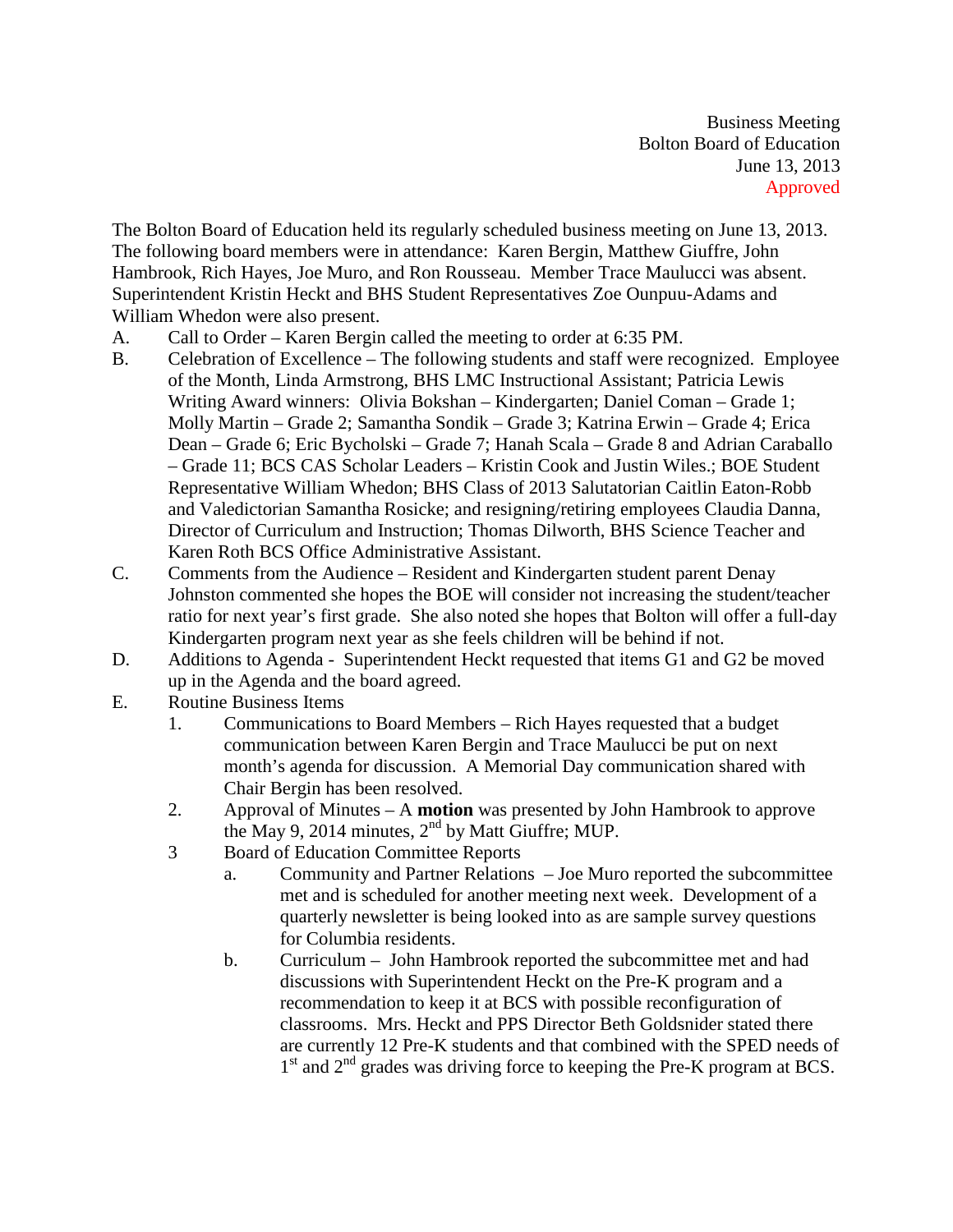- c. Finance Joe Muro reported on the monthly financial information. Mrs. Heckt confirmed that the amount to be returned to the Town isn't determined or sent until all of the 2012-2013 bills are paid. Finance Director Kusal Huynh didn't expect any surprises in billing/payments yet to be received and/or issued.
- d. Personnel Chair Bergin stated this will be reported on in Executive Session.
- e. Policy Matt Giuffre reported the subcommittee will be reviewing the policies in depth including bylaws. The subcommittee recommended using CABE for a Policy Audit Review at an approximate cost of \$1800. Rich Hayes presented a motion to approve the recommended use of the CABE policy services,  $2<sup>nd</sup>$  by Matt Giuffre; MUP. BOE Bylaws will be added to future retreat agenda and . Options for other legal policy updates and policy maintenance will continue to be looked at.
- 4. Community Meeting Reports / Board of Education John Hambrook attended a Stakeholders meeting and recapped the current proposal for improvements to the Town Green and access to surrounding town buildings. A power point presentation is available at the Town website and the preliminary recommendations were funded through a grant. Potential for student senior activities/project(s) may exist. Rich Hayes shared information that some residents feel the Cistern issue is holding back town growth and tax base increase and because of potential overall budget impact felt it was important that the board be aware of residents' concerns. Chair Bergin shared there has been no progress in scheduling a tri-board meeting but it continues to be looked at.
- 5. BHS Student Representatives Report Student Rep Bill Whedon provided information on cross country state qualifier Sam Nyser and golf qualifier Chandler Oliver. Senior celebration was held Friday night and graduation practice begins next week. Chair Bergin thanked Bill for his two year commitment to the board. Zoe Ounpuu-Adams provided information on underclassmen awards. Bigs and Littles met on May  $28<sup>th</sup>$  and had a tour of the building and met the teaching staff. Zoe also introduced Jacob Dayton who will be the new Student Rep to the board replacing Bill Whedon.
- 6. Administrators Report Joe Maselli clarified that a recent Peer Support field trip was reported on under English because an English teacher was the chaperone.
- 7. Superintendent of Schools Report
	- a. Lunch Price Approval Superintendent Heckt requested approval for the proposed lunch price increases. BCS would go from \$2.35 to \$2.45 and BHS would go from \$2.35 to \$2.50. After a brief discussion, Rich Hayes presented a **motion** to approve the increases as requested, 2<sup>nd</sup> by John Hambrook; MUP.
	- b. Summer Schedule of Meetings / Retreat The July and August meetings will be held in the BOE Conference Room and will be on July  $11<sup>th</sup>$  and August 22nd. A building walk through will be scheduled for board members and the Superintendent before school opens.
	- c. Tablet Presentation Joe Maselli provided information on the tablet program; where it's been, where it's going. There are some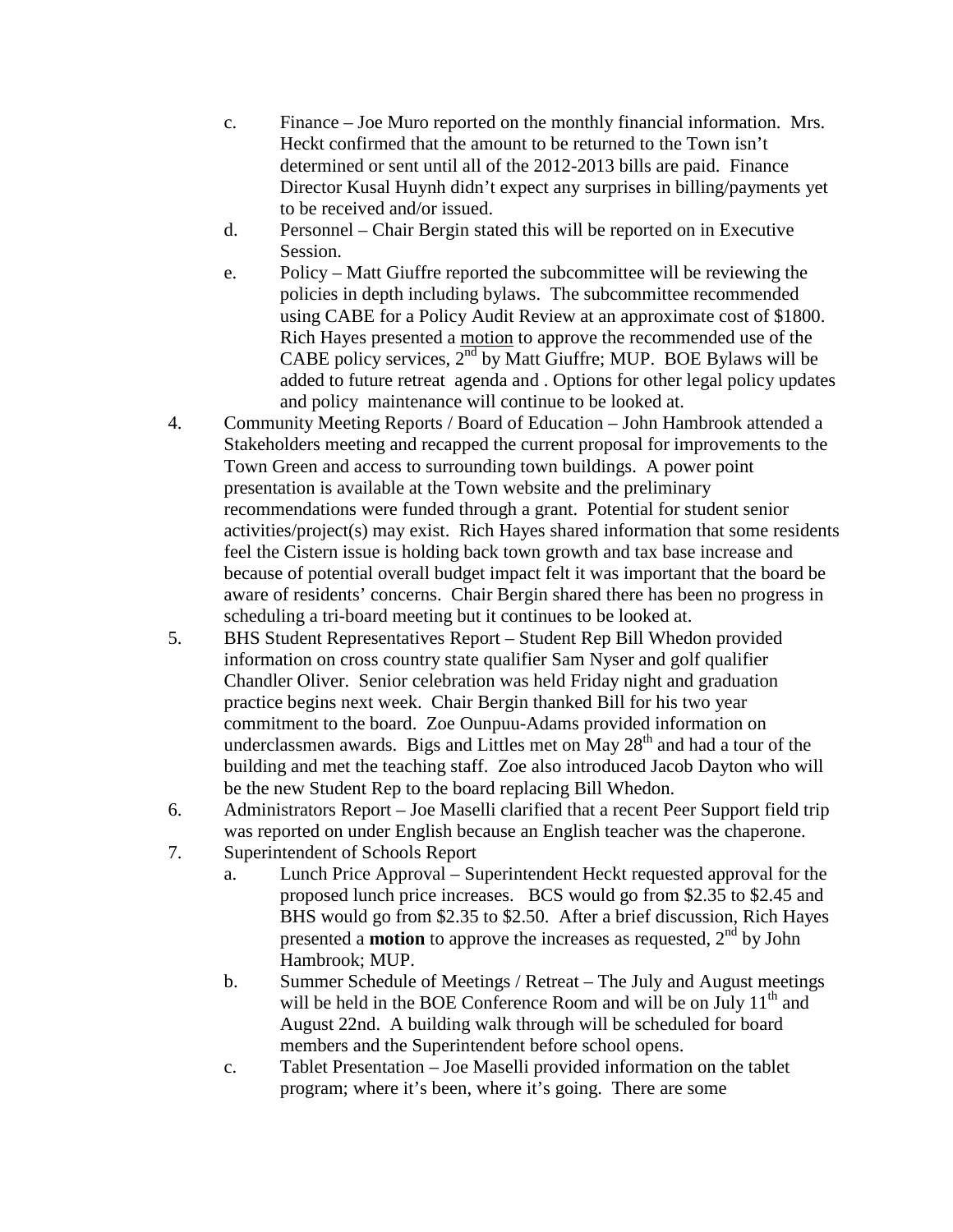reconfigurations scheduled for the summer to help alleviate some bumps experienced during the school year. There was discussion on the tablet program and how overall, technology requires constant review and assessment and continued use of tablets in classrooms is no exception. Administration will be looking into how best to use "older" tablets that are no longer capable of supporting current technology requirements. Will have a better idea of what classes could benefit once the master schedule for next year is set. Will also be looking at other alternatives (Android, IO, Apple, bring your own) and the pros and cons of all of it. Costs to date will be forwarded to the Superintendent.

d. 2013-2014 Budget Update – Superintendent Heckt presented a proposed list of BOE cuts to bring the budget in line with the required \$442,500 in BOE budget reductions. She prefaced review of the list with a statement that the proposed reductions in no way shape or form represents what's right and best for students and continued to thank her team of administrators and office staff for their diligent work in coming up with recommendations that had the least student impact. Teachers, Administrators and Custodians were thanked for their out of contract insurance discussions resulting in savings that ultimately saved jobs. There was a lengthy discussion which included clarifications of shifting and/or not replacing vacated positions, BHS course offering changes in science and math and the student impact, realignment of BCS and BHS daily schedules, reduction of IA class support, keeping class size growth at BCS to a minimum, suggested changes to Science 9 in relation to science in grades 7 and 8 and the potential impact on CAPT results and new Teacher Evaluations, eliminating  $3<sup>rd</sup>$  grade foreign language and BCS sports, the impact of reductions on the appeal to Columbia students and new Bolton residents, lack of interest in shared recreational sports, increase pay to play and BHS parking passes and possibly reduce BCS sports schedule, or limit BCS sports to one season. After discussion, it was suggested that the Superintendent bring other options for the board to consider. A **motion** was presented by Ron Rousseau that the Superintendent come back with \$50K in other reduction options for board consideration,  $2<sup>nd</sup>$  by Matt Giuffre; after discussion on the motion, the vote was 3-3 (Karen Bergin, John Hambrook and Joe Muro voted no); motion did not pass. John Hambrook presented a **motion** to accept the Superintendent recommended reductions;  $2<sup>nd</sup>$  by Karen Bergin; vote 2-4 (Joe Muro, Rich Hayes, Matt Giuffre and Ron Rousseau voted no); motion did not pass. After additional discussion on the role of the BOE and Superintendent as regards actual budget reductions and the negative impact on the school not being able to move forward if the BOE held back a vote on those recommendations, a **motion** to accept the reductions recommended by Superintendent Heckt excluding the reduction of middle school sports was presented by Matt Giuffre,  $2<sup>nd</sup>$  by Rich Hayes; MUP.